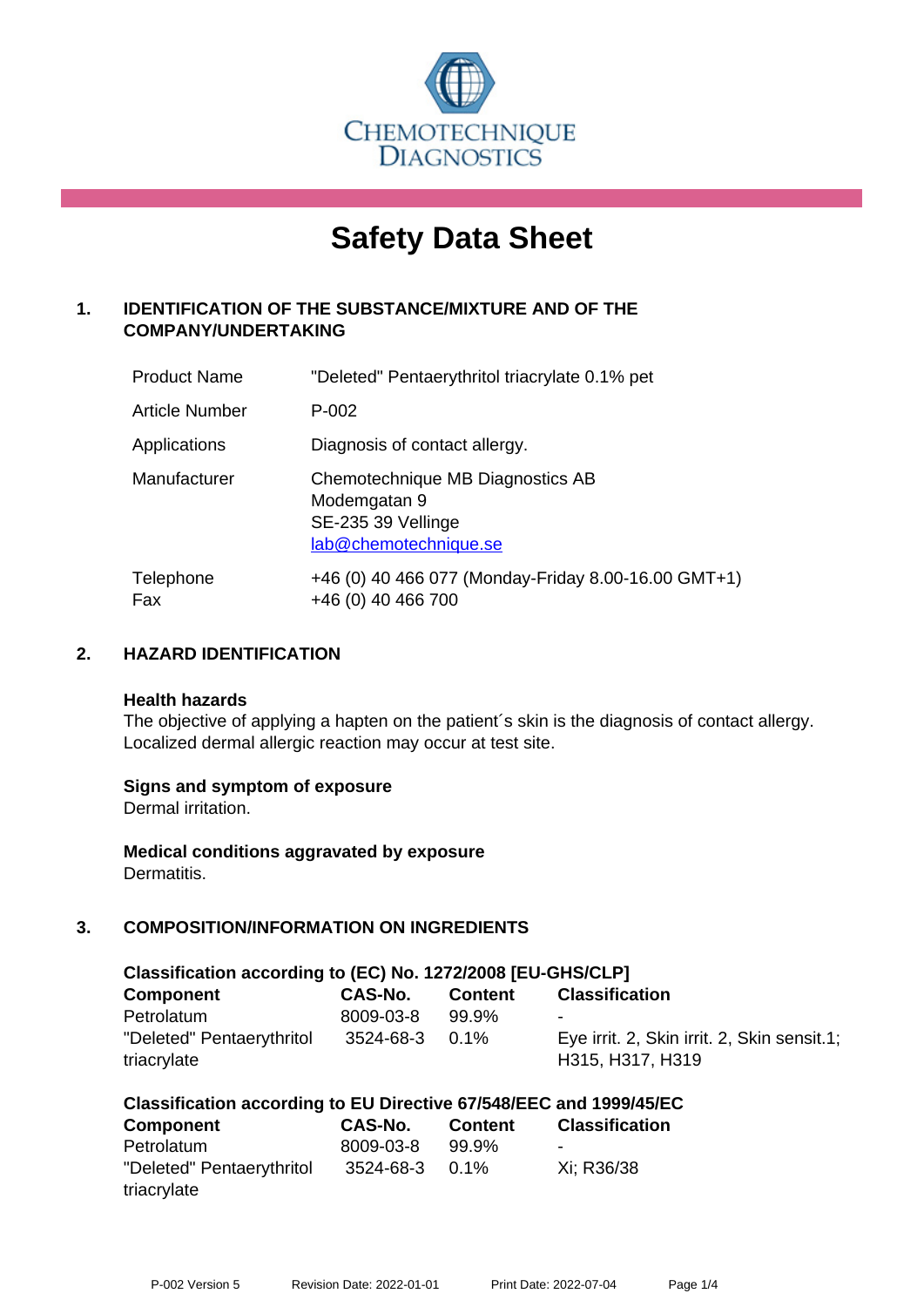## **4. FIRST AID MEASURES**

## **Emergency and first aid procedures**

Obtain medical attention.

# **5. FIRE-FIGHTING MEASURES\***

#### **Suitable extinguish media**

CO2, powder or water spray. Fight larger fires with water spray or alcohol resistant foam.

# **For safety reasons unsuitable extinguishing agents**

Water with full jet.

## **Special protective equipment for fire-fighters**

Wear self-contained respiratory protective device. Wear fully protective suit.

\*Data is shown for petrolatum only

## **6. ACCIDENTAL RELEASES MEASURES**

**Steps to be taken if material is released or spilled** Contain and place in a closed container.

# **7. HANDLING AND STORAGE**

**Precautions to be taken in handling and storage** Store dark at 5-8°C. Avoid extended exposure to light. FOR EXTERNAL USE ONLY.

# **8. EXPOSURE CONTROLS/PERSONAL PROTECTION**

**Respiratory protection** Not required.

**Ventilation** Local exhaust.

**Protective gloves** Disposal gloves.

#### **Eye protection** Not required with normal use.

## **Work/Hygienic practices**

Wash hands after each use.

## **9. PHYSICAL AND CHEMICAL PROPERTIES**

Odour **Odourless** 

Appearance Ivory White Semi-solid

Melting point\* 50-55° C Flash point\* >100°C

Boiling point\* No data available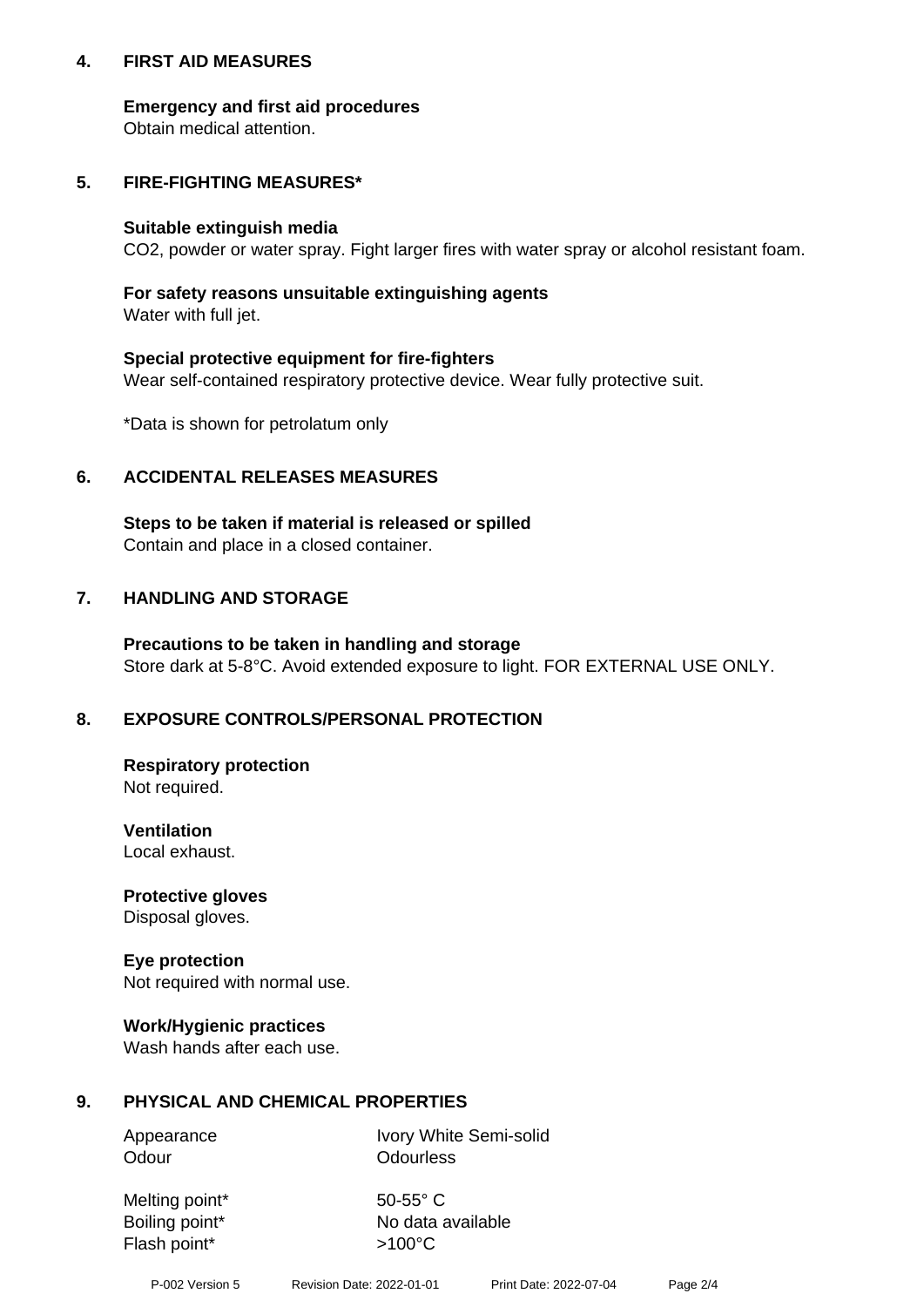Density\* No data available. Solubility in/Miscibility with Water\*

Self ignition\* Product does not self ignite. Danger of explosion\* Product does not present an explosion hazard. Insoluble

\*Data is shown for petrolatum only

# **10. STABILITY AND REACTIVITY**

#### **Incompability**

May react with strong oxidizing agents.

#### **Stability**

Stable at recommended storage conditions.

#### **Hazardous byproducts**

Combustion may generate CO, CO2 and other oxides.

**Hazardous polymerization**

Will not occur.

## **11. TOXICOLOGICAL INFORMATION**

No data available.

## **12. ECOLOGICAL INFORMATION**

No data available.

## **13. DISPOSAL CONSIDERATIONS**

#### **Waste disposal method**

Comply with federal, state/provincial and local regulation.

#### **14. TRANSPORT INFORMATION**

Not dangerous goods.

## **15. REGULATORY INFORMATION**

The classification is according to the latest editions of the EU lists, and extended by company and literature data.

#### **16. OTHER INFORMATION**

#### **Text of H-statements and R-phrases mentioned in Section 3**

| Eye irrit. 2                       |                           | Eye irritation (Category 2)                               |          |  |
|------------------------------------|---------------------------|-----------------------------------------------------------|----------|--|
| Skin irrit. 2                      |                           | Skin irritation (Category 2)                              |          |  |
| Skin sensit. 1<br>H <sub>315</sub> |                           | Skin sensitization (Category 1)<br>Causes skin irritation |          |  |
| P-002 Version 5                    | Revision Date: 2022-01-01 | Print Date: 2022-07-04                                    | Page 3/4 |  |